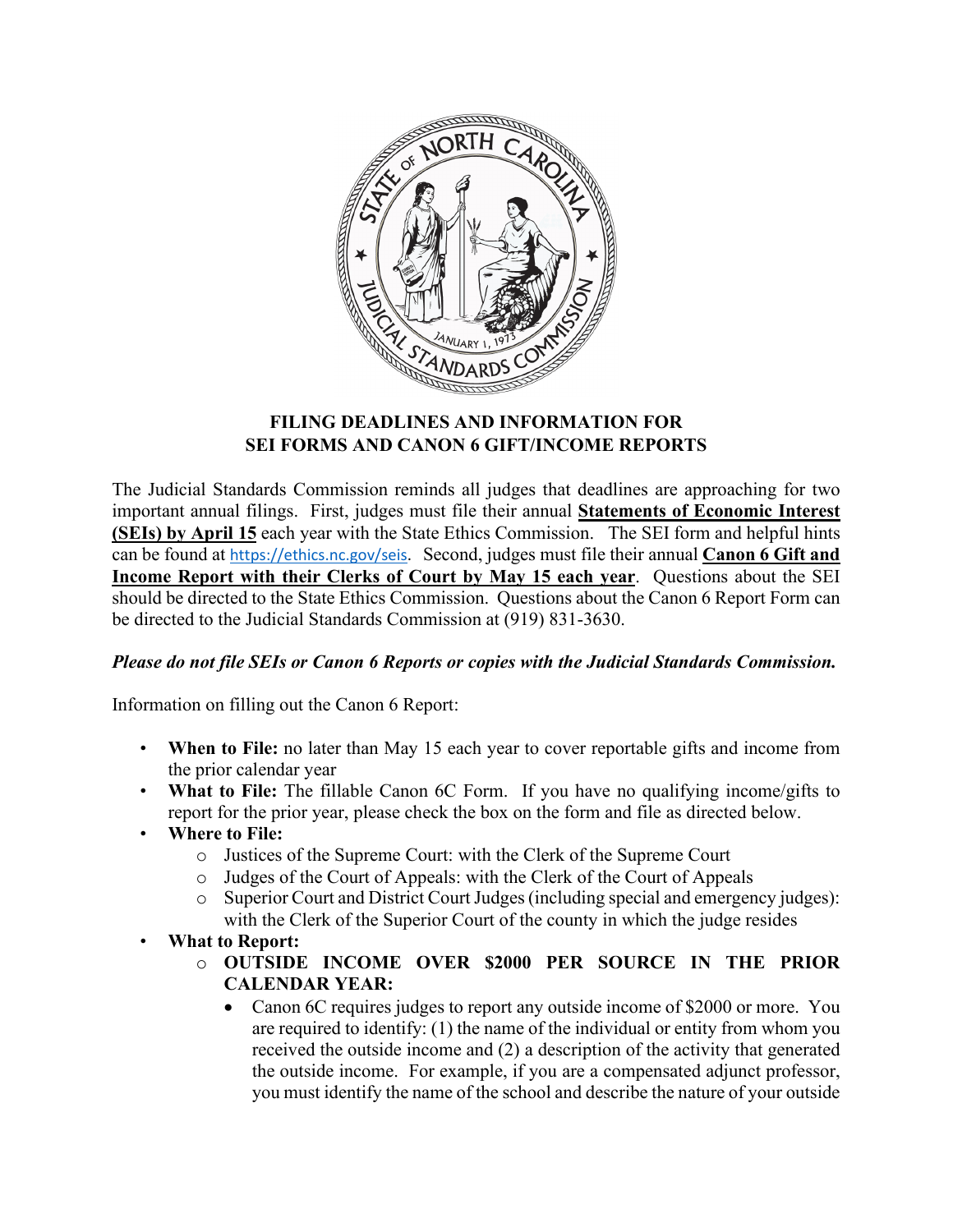work (adjunct teaching). Similarly, if you are a landlord and receive income from a tenant, you must identify the name of the tenant and describe the source (e.g., rental income for commercial property). For new judges, only report outside income received after becoming a judge.

### o **GIFTS VALUED AT \$500 OR MORE RECEIVED IN THE PRIOR YEAR**

- Judges and members of the judge's family residing in the judge's home are prohibited under Canon 5C(4)(c) from accepting a gift from a party presently appearing before the judge. A party would include a lawyer, witness or other person presently appearing before the judge at the time the gift is made.
- Judges and their family members may receive gifts from other persons or entities, but the judge *must disclose* any gift with a value of \$500 or more given to the judge or a member of the judge's family residing in the judge's household when given in circumstances indicating the gift is intended for the judge in his or her professional capacity. As set forth in Canon  $5C(4)(a)$ , this includes but is not limited to: gifts incident to a public testimonial to the judge; books supplied by publishers on a complimentary basis for official or academic use; invitations to the judge and the judge's spouse to attend bar-related functions, a cultural or historical activity, or events related to the administration of justice or the economic, educational, legal, or governmental system.
- Judges *do not need to disclose* on the Canon 6 form personal gifts received under Canon 5C(4)(b) as follows:
	- a gift given as part of ordinary social hospitality;
	- a gift, favor or loan from a friend or relative;
	- a wedding, engagement or other special occasion gift;
	- a loan from a lending institution in its regular course of business on the same terms generally available to persons who are not judges;
	- a scholarship or fellowship awarded on the same terms applied to other applicants